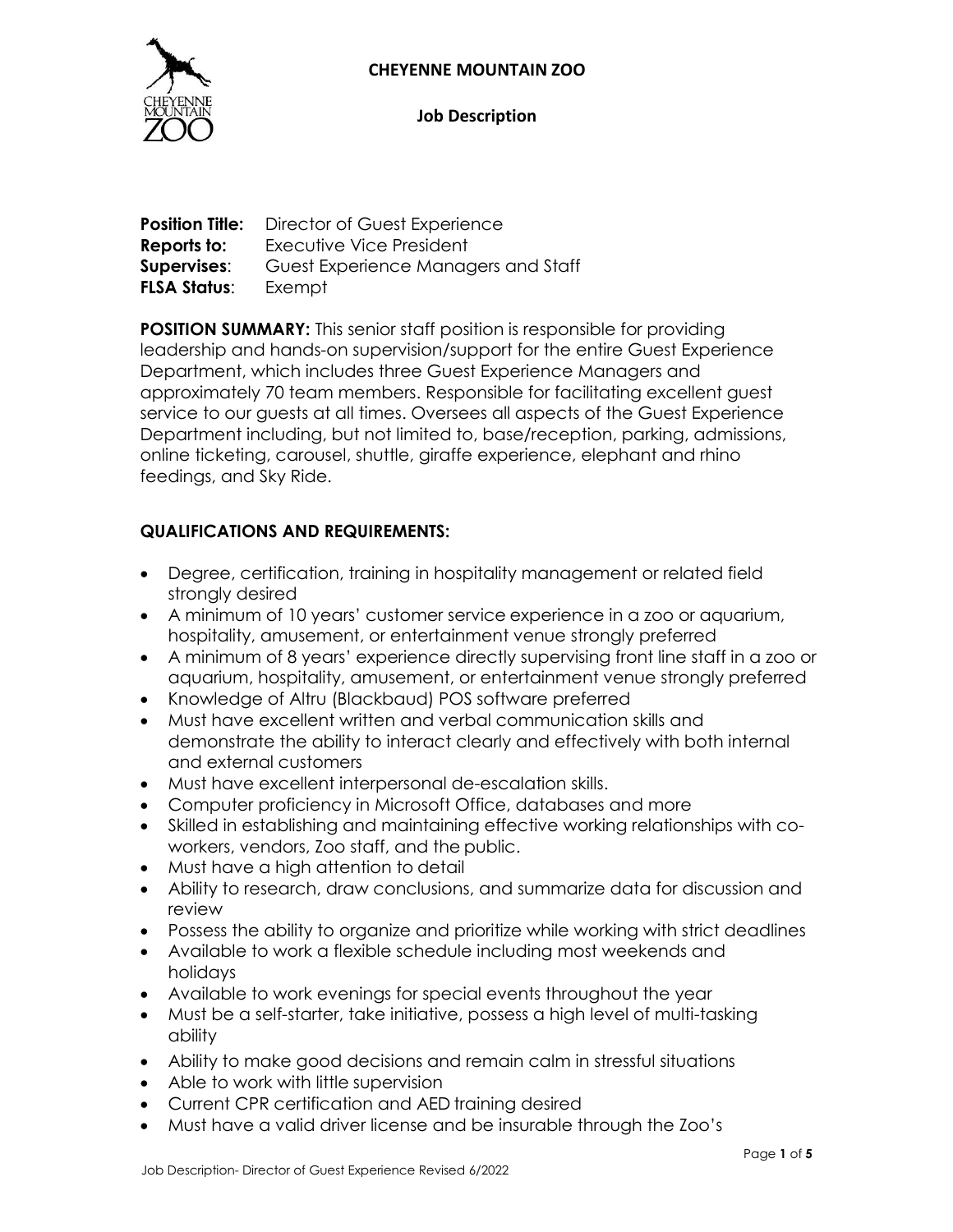### **CHEYENNE MOUNTAIN ZOO**



#### **Job Description**

insurance provider

Must be able to provide proof that you can legally work in the United States

# **RESPONSIBILITIES AND DUTIES:**

#### **ORGANIZATIONAL EXPECTATIONS:**

- Maintains courteous, helpful and professional behavior on the job. Will support the success of the entire team by promoting a collaborative work environment
- Adheres to all CM Zoo Policies and Procedures, CM Zoo Safety Policies and Procedures and OSHA safety guidelines
- Consistently contributes to problem-solving and cooperates with identified resolutions
- Must demonstrate regular attendance and punctuality
- Adheres to Company Dress Code Policy always "Zoo Crisp"
- Must maintain calm and professional demeanor with both guests and staff
- Demonstrates appropriate level of time management in support of coworkers and the entire team
- Must be able to work in all kinds of weather snow, rain, heat etc.
- Be a participant in the Emergency Response Team including meetings and monthly drills
- Represent the Zoo in a professional manner

### **SUPERVISORY EXPECTATIONS:**

- Provide positive leadership for Guest Experience managers, security and first responder staff and all other Guest Experience staff
- Responsible for the overall supervision of Guest Experience Staff, including recruitment, hiring, orientation, payroll, counseling, training, scheduling, disciplinary actions (with HR assistance)
- Provide guidance and regular coaching to employees
- Assigns tasks fairly and appropriate to job responsibilities
- Required to maintain detailed supervisory notes documenting counseling and coaching interactions
- Ensures that performance evaluations are conducted thoroughly and in a timely manner
- Communicates goals and expectations clearly and effectively with direct reports.